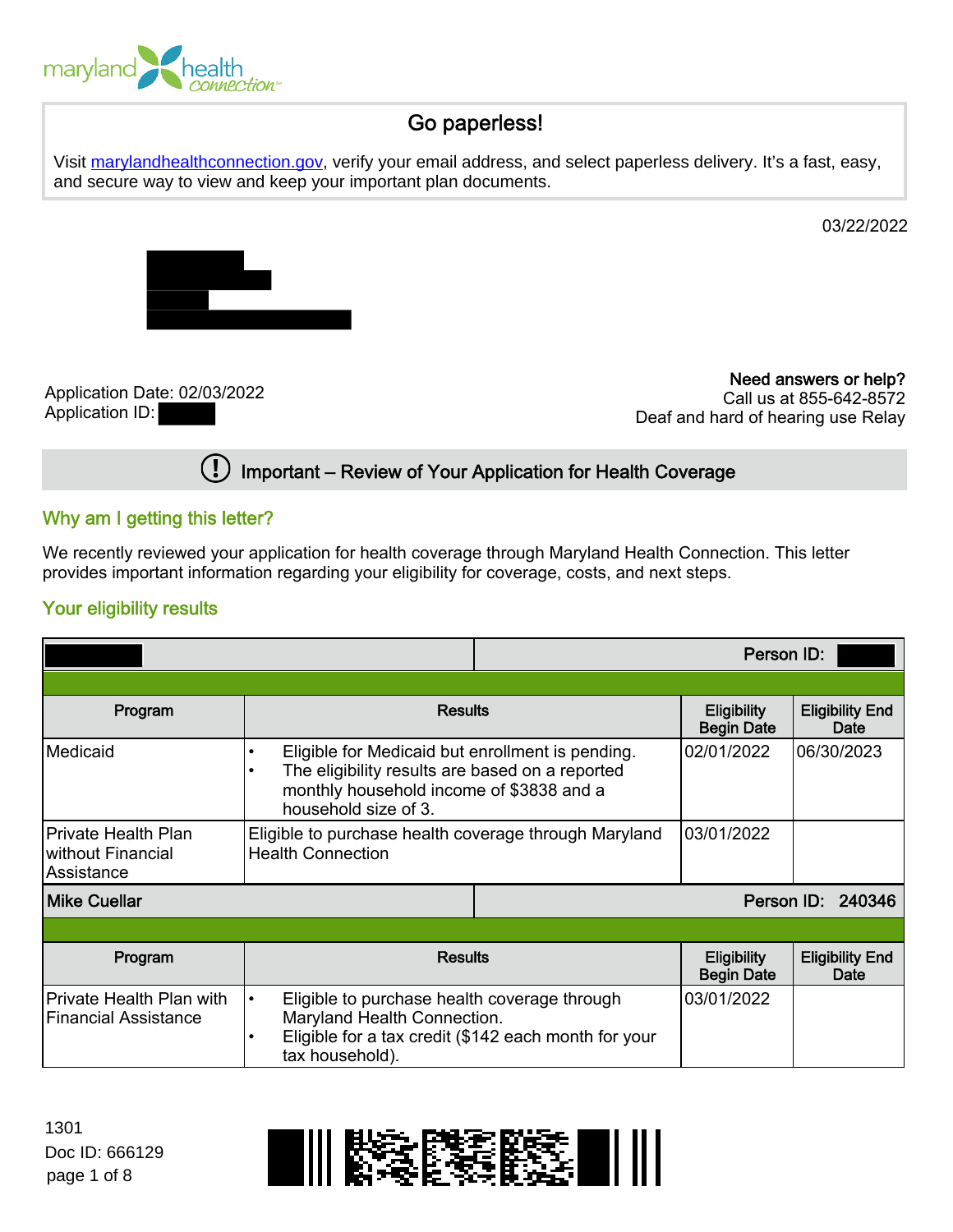

| Program                                                | <b>Results</b>                                                                                                                                                           | <b>Eligibility</b><br><b>Begin Date</b> | <b>Eligibility End</b><br>Date |
|--------------------------------------------------------|--------------------------------------------------------------------------------------------------------------------------------------------------------------------------|-----------------------------------------|--------------------------------|
|                                                        | The eligibility results are based on a reported<br>annual household income of \$46060 and a<br>household size of 2.                                                      |                                         |                                |
| <b>Family Planning</b>                                 | Eligible for Family Planning but is not enrolled.<br>The eligibility results are based on a reported<br>monthly household income of \$3838 and a<br>household size of 3. | 02/01/2022                              |                                |
| Private Health Plan<br>without Financial<br>Assistance | Eligible to purchase health coverage through Maryland<br><b>Health Connection</b>                                                                                        | 03/01/2022                              |                                |

## Eligibility for a tax credit for 2022

Based on a household size of 3 and your last confirmed income of \$46056.00, you are eligible to receive up to \$142 in tax credits per month starting to apply toward your private health plan premium in 2022

## Why don't I qualify for other programs?

| Program                                                 | Reason                                                                                                                                                                                                                                                                                                  | Ineligible |
|---------------------------------------------------------|---------------------------------------------------------------------------------------------------------------------------------------------------------------------------------------------------------------------------------------------------------------------------------------------------------|------------|
| Private Health Plan with<br><b>Financial Assistance</b> | Individual is not eligible for financial help<br>(advanced premium tax credits and cost-<br>sharing reductions) with a qualified health plan<br>because he or she is eligible for minimal<br>essential coverage through Medicaid/MCHP/<br>MCHP Premium $(155.305(f)(1)(B)$ and<br>$155.305(g)(1)(B)$ ). |            |
| Medicaid                                                | Individual does not meet Medicaid financial<br>criteria (42 CFR 435.116 (pregnant women),<br>42 CFR 435.110 (parents and caretakers), 42<br>CFR 435.118 (children), and 42 CFR 435.119<br>(adults)).                                                                                                    |            |

### How we made our decision

We counted your household size and income based on what you provided on your application and information from other data sources (45 CFR § 155.305, 42 CFR § 435.945, 435.948, 435.949, COMAR 14.35.19).

**If you think we made a mistake, you have the right to request a case review or file an appeal. For information on how to request a case review or file an appeal, see the Case Review Process and How to Appeal sections of this notice.**

### Important next steps to enroll

**You must select a program to enroll in. If you have not, please:**

Log into your account at [MarylandHealthConnection.gov](https://www.marylandhealthconnection.gov/) and select Enroll in Coverage, or Call us at 1-855-642-8572. Deaf and hard of hearing use Relay.

1301 Doc ID: 666129 page 2 of 8

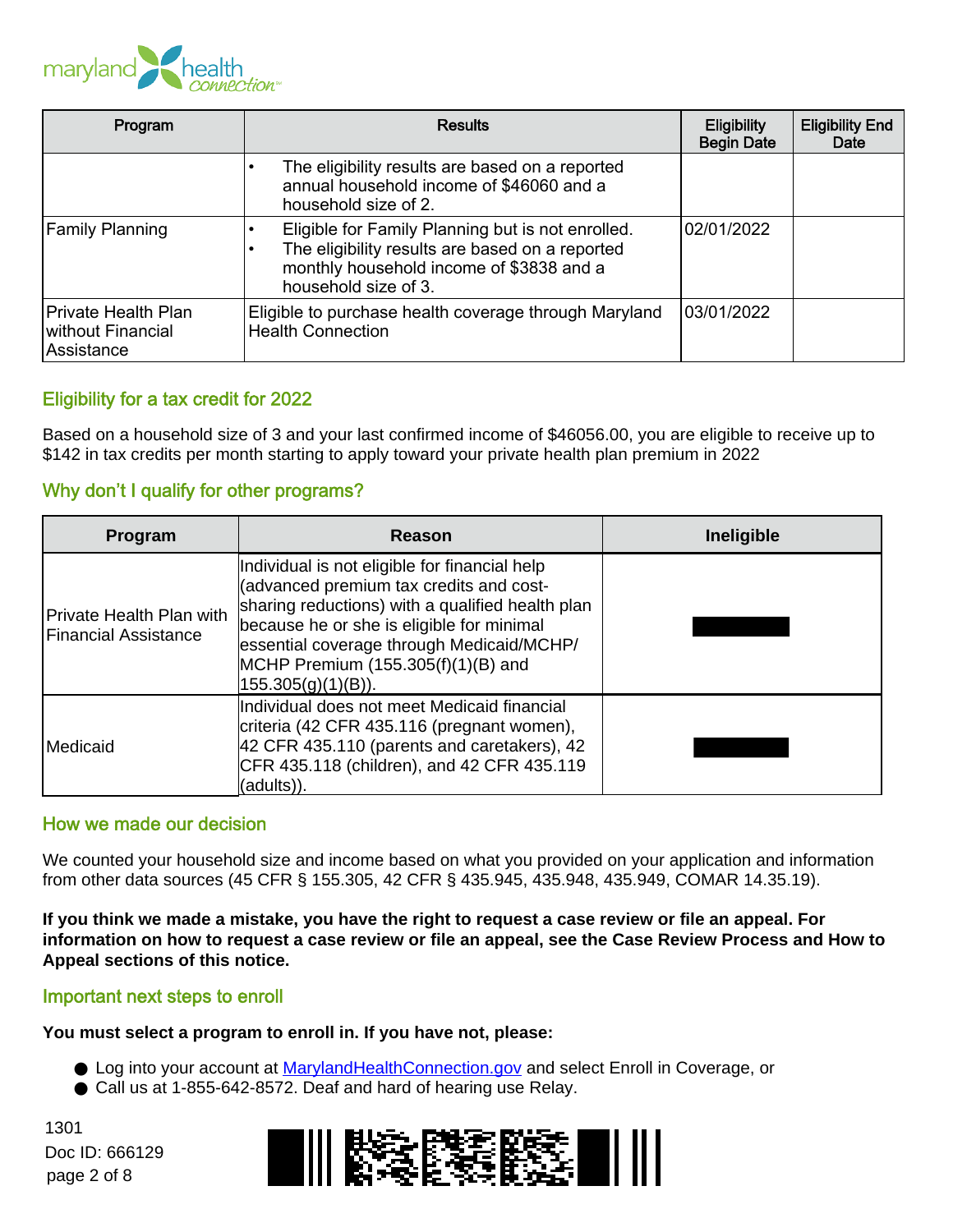

Find free, in-person help understanding this information and enrolling in coverage at [MarylandHealthConnection.gov/find-help/](https://www.marylandhealthconnection.gov/find-help/)

### **If you are eligible for Medicaid, Maryland Children's Health Program (MCHP) or MCHP Premium:**

If you have not selected a managed care organization (MCO), you will be automatically assigned one to provide your care. If you are automatically assigned to an MCO, you may have the right to change MCOs within 90 days of your assigned MCO Begin Date.

Pregnant women who are eligible for Medicaid in Maryland may receive an extension of Medicaid coverage for up to twelve months after a pregnancy regardless of any changes in income or household size. To receive the coverage extension, you must answer the pregnancy questions in the application for the pregnant individual who is applying for coverage.

#### **If you are eligible for the Family Planning Program:**

The Family Planning Program (FPP) provides limited Medicaid benefits for family planning services to women and men who may qualify at higher income limits than for regular Medicaid.

Medicaid and private health plans are comprehensive and include family planning benefits. If you are eligible for Medicaid but do not want full coverage or if you do not qualify for full-benefit Medicaid and have income below a certain limit, you may still be eligible for family planning services under Medicaid, even if you are enrolled in a private health plan.

#### **If you are eligible to enroll in a private health plan:**

**Choose a plan now.** You can compare plans and enroll at [MarylandHealthConnection.gov](https://www.marylandhealthconnection.gov/), over the phone, or with free help from a certified navigator or broker.

#### Retroactive Medicaid

Medicaid may pay for health services for eligible individuals who have unpaid medical bills that they received from participating Medicaid providers during the three months before they first applied for Medicaid.

Individuals who are eligible for Retroactive Medicaid who have unpaid medical bills should contact their provider to see if they are participating in Medicaid.

If you need to request Retroactive Medicaid, you can do so through your online application, by calling Maryland Health Connection, or going to your local Health Department or Department of Social Services.

### You Must Report Changes in Your Household or Income

While enrolled through Maryland Health Connection, it's important to tell us right away if your household experiences any changes that might affect your eligibility for health coverage or financial help, such as if:

 You move Your income changes Your household size changes. For example, you marry or divorce, become pregnant, or have a child Your immigration status changes You are eligible for other insurance coverage such as Medicare or through your employer.

### **Need Answers or Help?**

1301 Doc ID: 666129 page 3 of 8

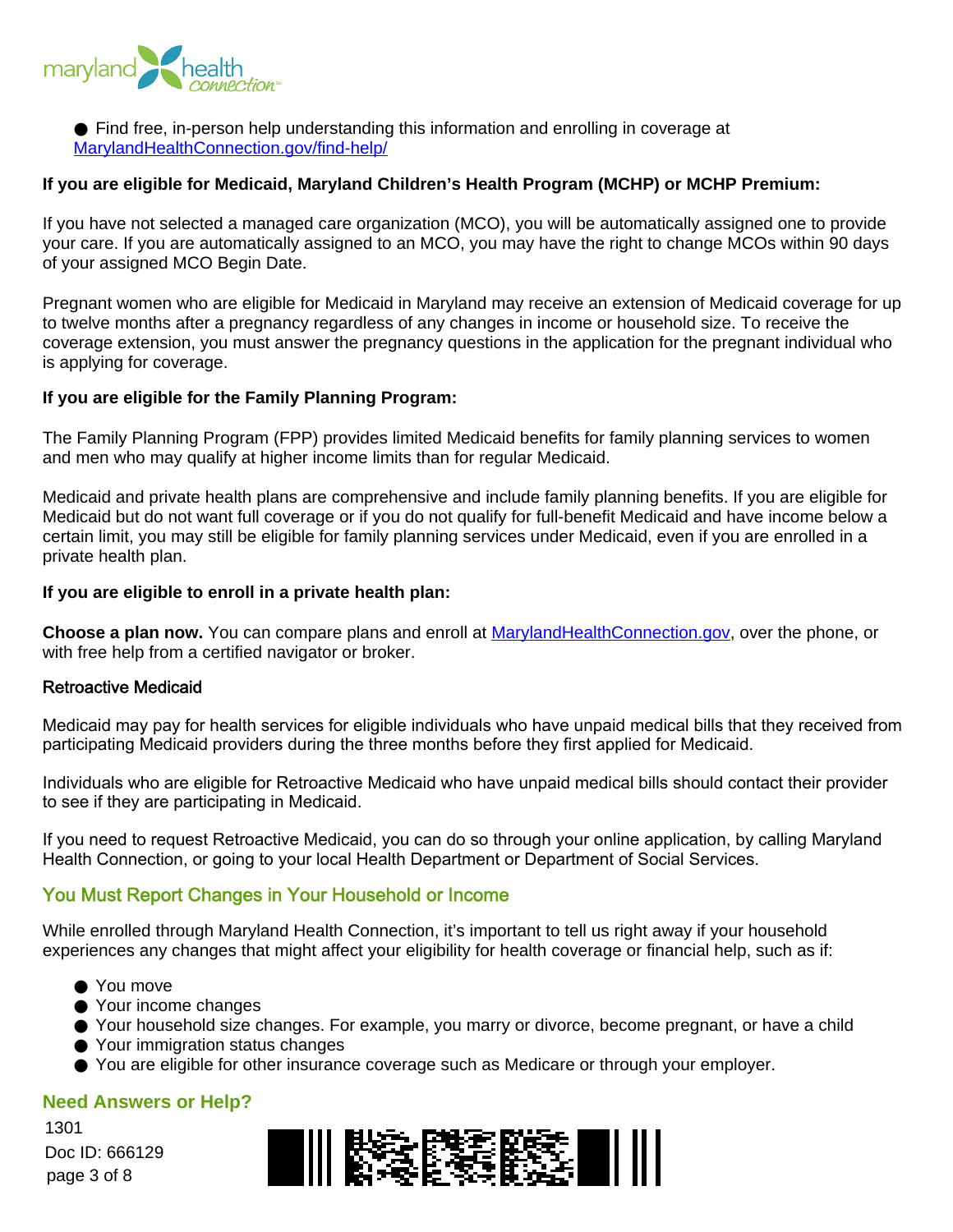

Maryland Health Connection wants to make choosing health coverage as easy as possible. You can get free help understanding this information or enrolling in coverage.

Read FAQs on [MarylandHealthConnection.gov](https://www.marylandhealthconnection.gov/)

Call us at 855-642-8572. Deaf and hard of hearing use Relay. Ask Flora, or connect with Live Chat Monday through Friday from 8 a.m. to 5 p.m., when you need help. Look for links at [MarylandHealthConnection.gov](https://www.marylandhealthconnection.gov/).

Download our free mobile app. Go to the App Store on iOS devices or the Google Play Store on Android devices and search for "Enroll MHC" to find and download the app.

[MarylandHealthConnection.gov/find-help/](https://www.marylandhealthconnection.gov/find-help/). You may also get free help from an authorized insurance broker or certified navigator.

If you require nursing home care, have high or recurring medical bills, or have special health care needs, you may be eligible for Medicaid on a different basis. To apply for Medicaid based on these needs, call 800-332-6347 or go to [mydhrbenefits.dhr.state.md.us](https://mymdthink.maryland.gov/home/#/).

If you have children under age 5 or you are pregnant, you may qualify for the Women, Infants, and Children (WIC) Program. Call 800-242-4WIC (4942) to find a WIC clinic near you.

If you have a disability, you may request and receive reasonable accommodation or special help to allow you to apply for and receive services through Maryland Health Connection.

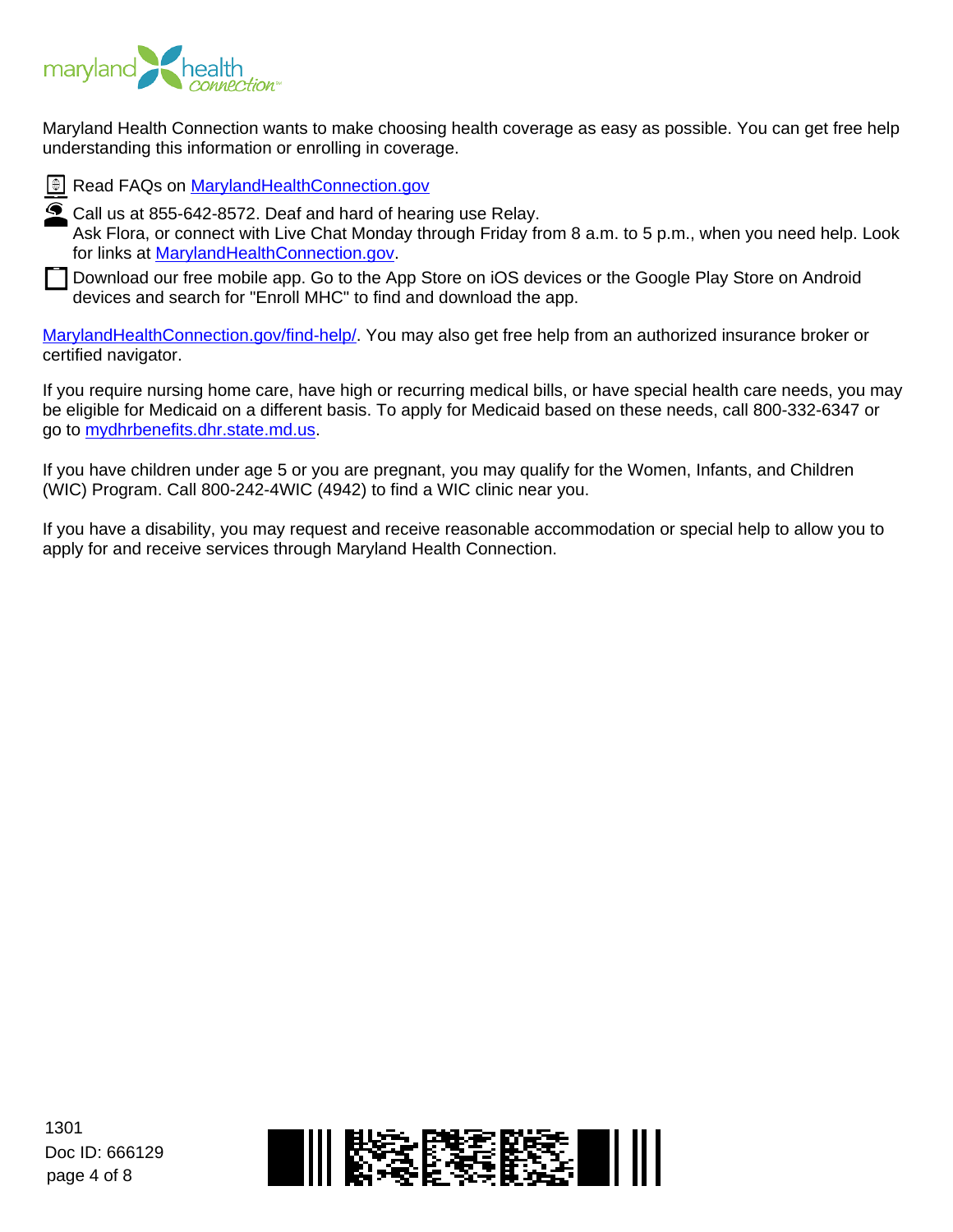

# **Free Navigator Services**

| <b>Counties Served</b>                                                  | <b>Organization and Contact</b>                                                                              |
|-------------------------------------------------------------------------|--------------------------------------------------------------------------------------------------------------|
| Baltimore City, Anne Arundel, Baltimore,<br>Carroll, Frederick, Howard  | HealthCare Access Maryland<br>Call 410-500-4710 or 855-288-3667 or visit<br>www.healthcareaccessmaryland.org |
| Montgomery                                                              | Montgomery County Health Connection<br>Call 240-777-1815 or visit www.montgomeryhealthconnection.org         |
| Prince George's                                                         | Prince George's County Health Connect<br>Call 301-927-4500 or visit www.PGChealthconnect.org                 |
| Caroline, Cecil, Dorchester, Harford, Kent,<br>Queen Anne's, and Talbot | Seedco<br>Call 1-866-492-6057 or visit www.SEEDCO.org/affordable-<br>healthcare-maryland                     |
| Calvert, Charles, and St. Mary's                                        | Seedco<br>Call 1-855-339-3007 or visit www.SEEDCO.org/affordable-<br>healthcare-maryland                     |
| Allegany, Garrett, Washington                                           | Western Maryland Health Insurance Connector<br>Call 1-888-202-0212 or visit www.ahecwest.org/wmic            |
| Somerset, Wicomico, Worcester                                           | Lower Shore Health Insurance Assistance Program<br>Call 1-855-445-5540 or visit lowershorehealth.org         |

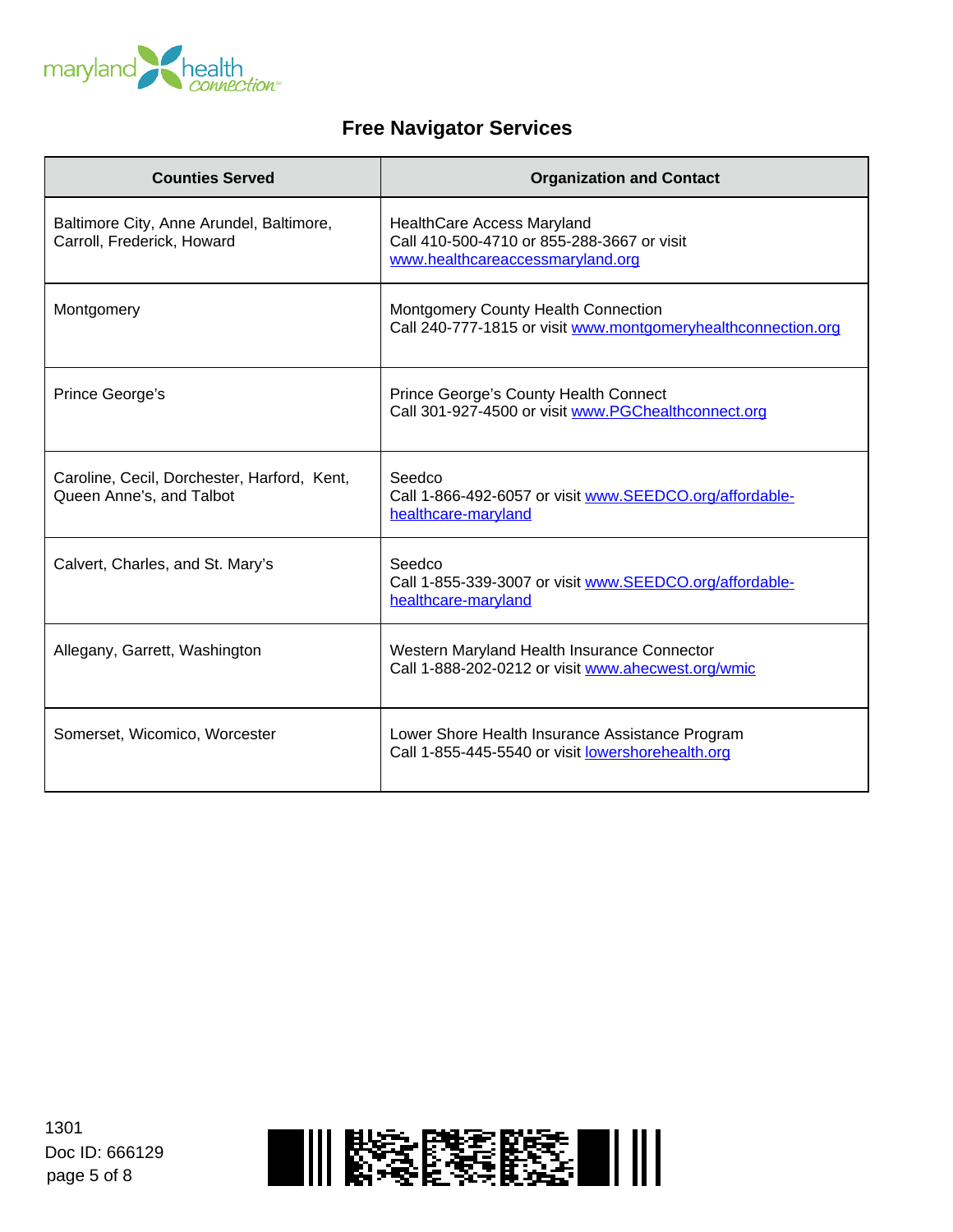

**This Page Intentionally Left Blank**

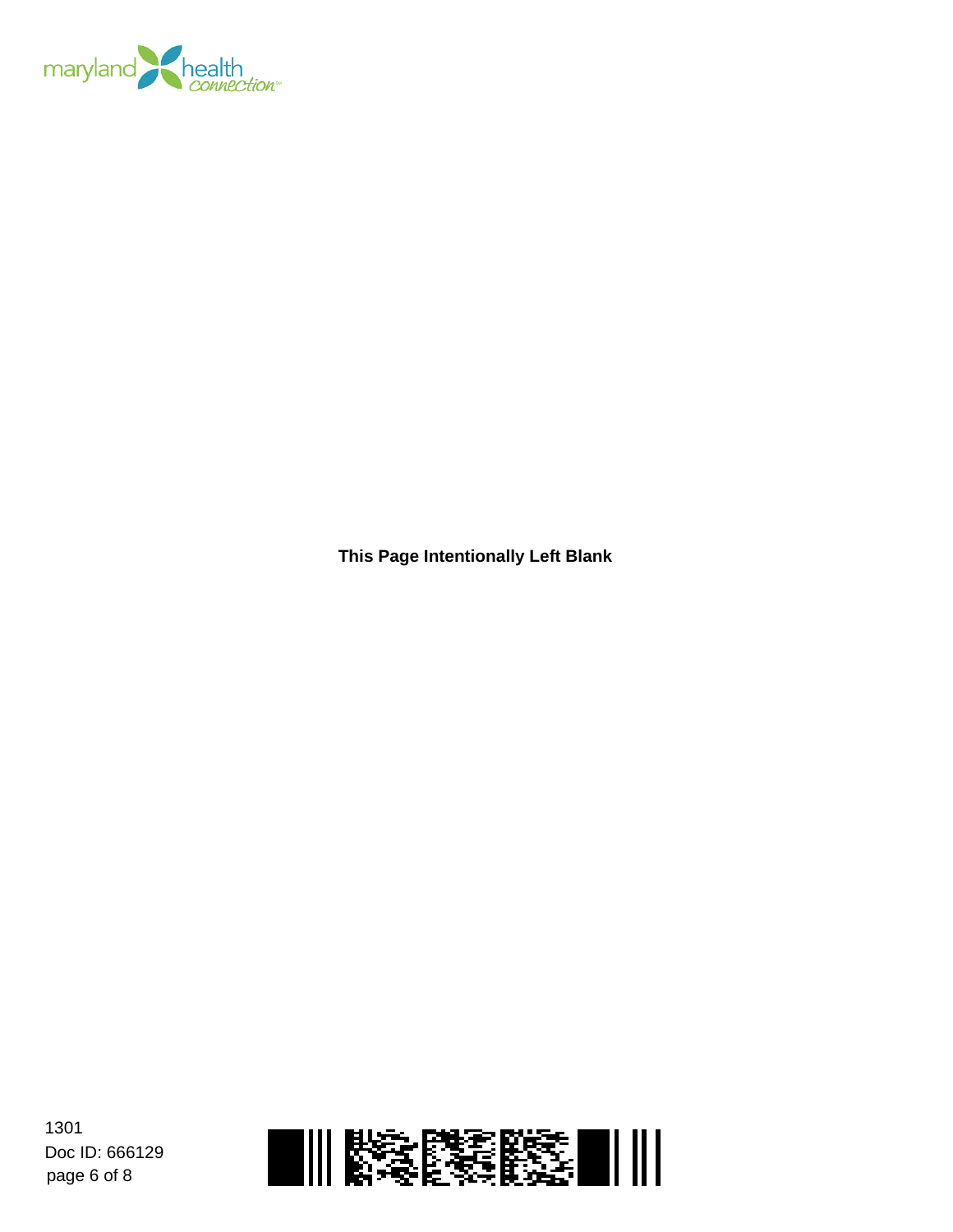

# **Nondiscrimination and Accessibility Requirements Notice**

Maryland Health Connection complies with applicable federal civil rights laws and does not discriminate on the basis of race, color, national origin, age, disability, or sex. Maryland Health Connection does not exclude people or treat them differently because of race, color, national origin, age, disability or sex.

Maryland Health Connection:

 Provides free auxiliary aids and services to people with disabilities to communicate effectively with us, such as qualified sign language interpreters and written information in other formats (large print, audio, accessible electronic formats, other formats)

 Provides free language assistance services to people whose primary language is not English, such as qualified interpreters and information written in other languages

If you need these services, please call 855-642-8572 for assistance.

#### **How to File a Discrimination Grievance**

If you believe Maryland Health Connection has failed to provide these services or discriminated in another way on the basis of race, color, national origin, age, disability or sex, you can file a grievance in writing by mail or email, or call:

Civil Rights Coordinator Phone: 410-547-6862 Fax: 410-547-6805 MD Relay 7-1-1 or 800-735-2258 Email: <MHCCivil.Rights@Maryland.gov> Mail: 750 E. Pratt St., 6th Floor, Baltimore, MD 21202

You may also file a civil rights complaint with the U.S. Department of Health and Human Services, Office for Civil Rights electronically through the Office for Civil Rights Complaint Portal, available at [https://ocrportal.hhs.gov/ocr/](https://ocrportal.hhs.gov/ocr/portal/lobby.jsf) [portal/lobby.jsf](https://ocrportal.hhs.gov/ocr/portal/lobby.jsf), or by mail or phone at: U.S. Department of Health and Human Services, 200 Independence Ave. SW., Room 509F, HHH Building, Washington, DC 20201, 1-800-868-1019, 800-537-7697 (TDD). Complaint forms are available at <http://www.hhs.gov/ocr/office/file/index.html>.

### **How to Appeal or Request a Case Review**

If you disagree with an eligibility decision made by Maryland Health Connection, you may request a case review. If the case review shows the decision is incorrect, Maryland Health Connection will fix it.

If you are still dissatisfied after the case review, you may request a hearing before the Office of Administrative Hearings. If you have any questions about this information, call us at 855-642-8572. Deaf and hard of hearing use Relay.

#### **Decisions you can challenge:**

 Whether you're eligible to buy a plan through Maryland Health Connection Whether you can enroll in a Maryland Health Connection plan outside of the regular open enrollment period Whether you're eligible for lower plan premiums or reduced out-of-pocket costs Whether you're eligible for Medicaid or the Maryland Children's Health Program (MCHP) or MCHP

1301 Doc ID: 666129 page 7 of 8